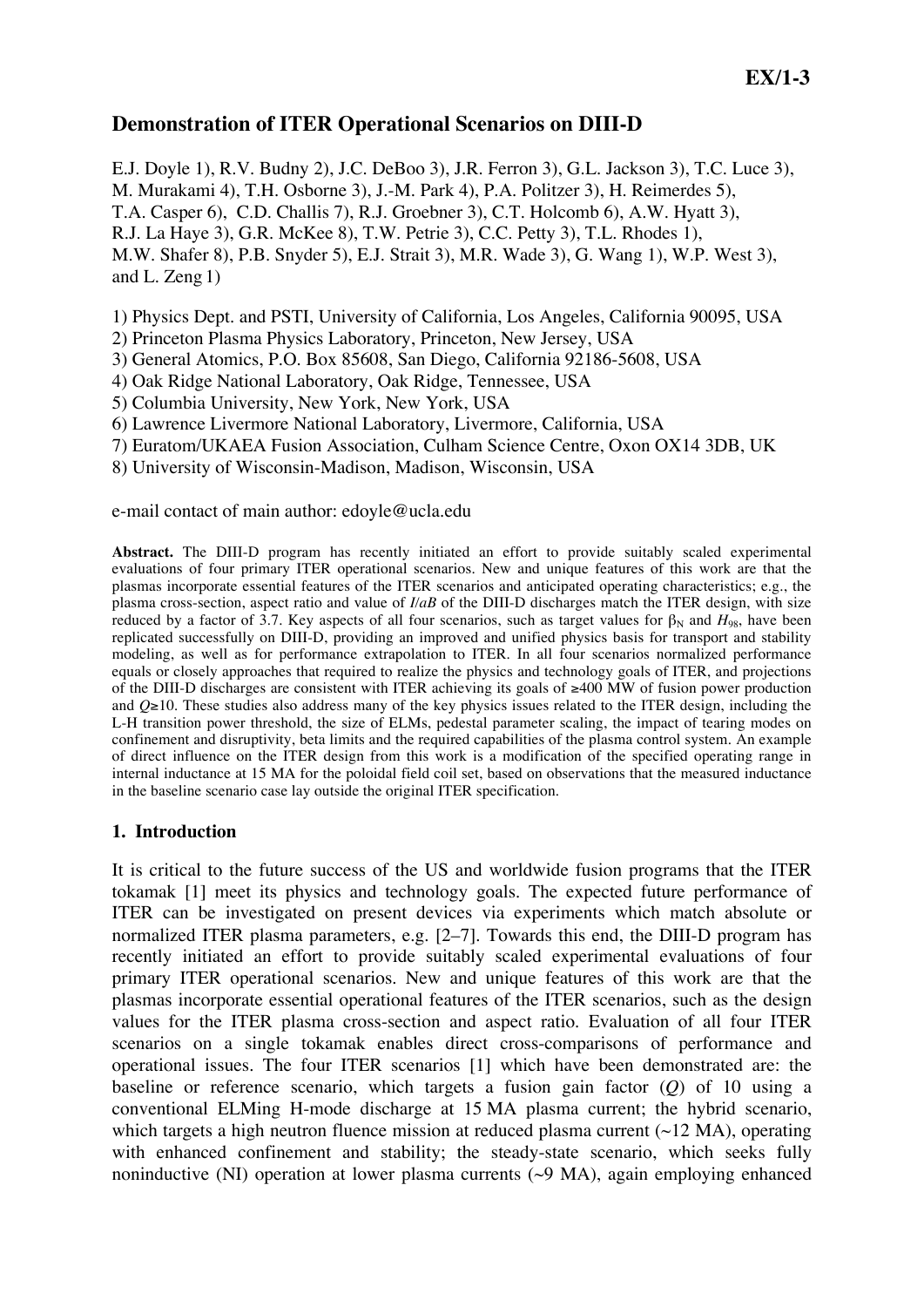confinement and stability in order to obtain a target *Q*~5; and the "advanced inductive" (AI) scenario, which targets ITER's goals of investigating ignited or near-ignited plasmas  $(Q\ge 20)$  and 700 MW fusion power output by combining full current operation with the increased plasma confinement and stability limits characteristic of hybrid operation. Key aspects of all four of these scenarios have been replicated successfully on DIII-D, providing an improved and unified physics basis for transport and stability modeling, as well as performance extrapolation to ITER. In all four scenarios performance equals or closely approaches that required to realize the physics and technology goals of ITER.

That plasma shaping plays a significant role in determining plasma stability limits, confinement and pedestal properties is well understood [8–10], and both modeling and experiment indicate that the edge plasma stability is sensitive to small variations in plasma shape [10]. Consequently, all four scenarios were operated on DIII-D with a version of the ITER plasma scaled by a factor of 3.7, as shown in Fig. 1, maintaining the design values for the ITER plasma cross-section and aspect ratio of 3.1. Operating with the correct ITER plasma cross-section and aspect ratio is a unique feature of this work.



FIG. 1. Comparison of scaled ITER plasma cross-section (black) and experimental DIII-D plasma cross-section (red).

These demonstrations focus on the current flat-top phase of the discharges; in general no attempt was made to simulate ITER startup prescriptions and constraints, which were addressed in separate work [11,12]. The demonstration discharges were operated with predominant co-NBI, driving significant plasma toroidal rotation which is known to affect confinement, e.g. [13]. In addition, not all of the scenarios were operated with  $T_i = T_e$ , as anticipated on ITER. These issues, and others such as shape sensitivity studies, will be addressed in future work.

## **2. DIII-D Realizations of ITER Operating Scenarios and Projections to ITER**

The basic parameters obtained for the four ITER scenarios evaluated on DIII-D are presented here. Unless otherwise noted, all plasmas were run at a common magnetic field of 1.9 T, in order to facilitate direct comparisons on DIII-D, and to anticipated operating scenarios at fixed (full) field on ITER. Projections of the DIII-D results to fusion power output  $(P_{fus})$  and *Q* on ITER are made using a spreadsheet model which implements the methodology described in [4]. The projections to ITER are made for the same  $\beta_N$  as achieved on DIII-D, using the DIII-D electron temperature profile and with  $T_i = T_e$ , but with the density profile scaled to give  $n_e$ =0.85 $n_G$ , where  $n_G = I/\pi a^2 (10^{20} \text{ m}^{-3})$ , MA, m) is the Greenwald density. Three different confinement scalings are used in making the projections: the L-mode ITER-89P scaling (confinement scaling factor denoted by  $H_{89}$ ) [14], which is Bohm-like; a pure gyroBohm (DS03) scaling derived from the ITER database [15]; and the ITER H-mode scaling, IPB98y2 (confinement factor denoted by  $H_{98}$ ) [16], which has an intermediate character between Bohm and gyroBohm. These projections and the plasma parameters achieved for the four scenarios described below are summarized in Table I.

**Baseline or reference scenario***.* Conventional ELMy H-mode plasmas have been operated at a normalized current  $I_N = I/aB$  (MA, m, T) value of 1.415, corresponding to 15 MA operation on ITER. Use of  $I_N$  allows a definite translation of plasma current from ITER to DIII-D, given the same plasma shape. The resulting value of  $q_{95}$  is 3.1, close to the ITER design value of 3.0. The plasma was operated with feedback control of the NBI power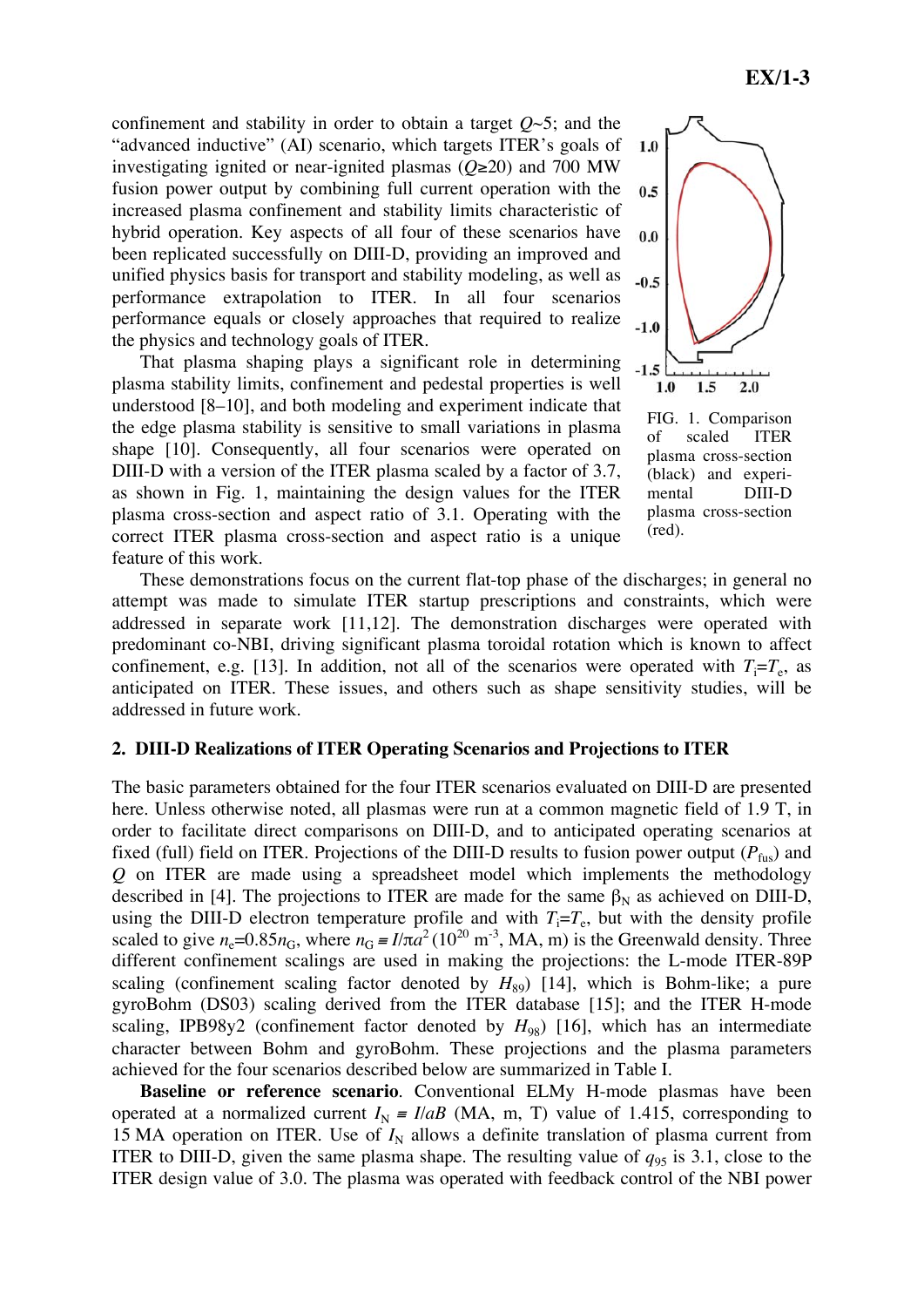so as to maintain the ITER target value of  $\beta_N=1.8$ . The time evolution of the main plasma parameters for such a discharge is illustrated in Fig. 2, while profiles are shown in Fig. 3. As can be seen, confinement is at or above the ITER target of  $H_{98}=1.0$ , and the density is high, increasing up to the ITER absolute target density of  $1.0x10^{20}$  m<sup>-3</sup>, or ~0.65 $n<sub>G</sub>$  on DIII-D. NTM activity is present and decreases confinement by  $\sim$ 10%, while many of these discharges disrupt due to mode locking. The parameter  $G = \beta_N H_{89}/q_{95}^2$  [4], a measure of the normalized fusion performance, is close to the 0.42 level predicted for *Q*=10 operation on ITER (much of the difference is due to the fact that  $q_{95}$  is not 3.0 as assumed for ITER). As shown in Table I, however, the more detailed spreadsheet model projects that this discharge meets or exceeds the ITER targets of 400 MW of fusion power and  $Q\geq 10$  for this scenario, for all three confinement scalings utilized. Two other major features of these discharges are also evident in Fig. 2: The baseline discharges exhibit large and infrequent Type I ELMs, leading to poor density control. In general, the ELMs are not synchronous with the sawteeth present in the discharge (Fig. 8). In addition, the 3 s H-mode period corresponds to  $\sim 3\tau_R$ , or approximately the same normalized duration as anticipated on ITER. However, the discharges are nonstationary, as is evident in the increase in density and decline in confinement with time (Fig. 2), and also in the fact that the plasma internal inductance continually declines during the Hmode period (not shown).

|                                             |                      | Hybrid                  | Hybrid              |                           |                     |
|---------------------------------------------|----------------------|-------------------------|---------------------|---------------------------|---------------------|
|                                             |                      | $(DIII-D)$              | (ITER               | Advanced                  |                     |
|                                             | <b>Baseline</b>      | Startup,                | Startup,            | Inductive                 | <b>Steady State</b> |
|                                             | (131498)             | 131711)                 | 131265)             | (133137)                  | (131198)            |
| $\beta_N$ , $\beta_p$                       | 1.8, 0.65            | 2.2, 1.1                | 2.8, 1.3            | 2.8, 1.05                 | 3.0, 1.6            |
| <b>Equivalent ITER</b>                      | 15.0                 | 11.4                    | 11.2                | 14.8                      | 10.7                |
| $I_{\rm p}$ (MA)                            |                      |                         |                     |                           |                     |
| $q_{95}$                                    | 3.1                  | 4.3                     | 4.1                 | 3.3                       | 4.7                 |
| $H_{89}$ , $H_{98}$                         | 2.0, 1.1             | 2.6, 1.5                | 2.5, 1.45           | 2.4, 1.5                  | 2.2, 1.46           |
| G                                           | 0.37                 | 0.31                    | 0.4                 | 0.6                       | 0.3                 |
| $B(T), I_{p}(MA)$                           | 1.92, 1.47           | $1.92, 1.\overline{13}$ | 2.11, 1.28          | 1.93, 1.49                | 1.92, 1.05          |
| $n(10^{19} \text{ m}^{-3}), n/n_{\text{G}}$ | $8 - 10$ ,           | 6.6, 0.55               | 5.3, 0.41           | 5.3, 0.35                 | 4.7, 0.4            |
|                                             | $0.5 - 0.65$         |                         |                     |                           |                     |
| $P_{\text{aux}}(\text{MW})$                 | $3.5^{\circ}$        | 3.47                    | 8.0                 | 7.7                       | 9.38                |
| $\tau_E(s)$                                 | 0.22                 | 0.24                    | 0.17                | 0.18                      | 0.115               |
| $v_{\phi}(0)$ (km/s), $M_{\phi}(0)$         | 140, 0.26            | 220, 0.4                | 290, 0.36           | 220, 0.3                  | 190, 0.4            |
| $<$ p> $\tau_E$ (kPa-s)                     | 8.1                  | 8.4                     | 9.7                 | 10.4                      | 5.3                 |
| $Z_{\rm eff}$                               | 3.0                  | 2.9                     | 1.9                 | 1.8                       | 1.9                 |
| Averaging time (s)                          | $2.6 - 3.6$          | $2.85 - 3.45$           | $2.8 - 3.3$         | $2.8 - 3.8$               | $3.4 - 3.9$         |
| $P_{\text{fus}}$ (MW)                       | 443, 427, 404        | 382, 371, 329           | 532, 477, 432       | 818, 723, 723             | 532, 502, 452       |
| (89P, 98y2, DS03)                           |                      |                         |                     |                           |                     |
| O                                           | $10.3, 22.4, \infty$ | 6.3, 10.2, $\infty$     | 5.8, 23.3, $\infty$ | 13.5, $\infty$ , $\infty$ | 2.7, 5.8, 19.8      |
| (89P, 98y2, DS03)                           |                      |                         |                     |                           |                     |
| Auxiliary heating                           | <b>NBI</b>           | <b>NBI</b>              | <b>NBI</b>          | <b>NBI</b>                | $NBI + off-axis$    |
|                                             |                      |                         |                     |                           | <b>ECCD</b>         |
| <b>Internal MHD</b>                         | Sawteeth,            | Sawteeth,               | Fishbones,          | Sawteeth,                 | $n=3$ tearing       |
|                                             | $n=2$ tearing        | $n=2$ tearing           | $n=3$ tearing       | $n=3$ tearing             |                     |

TABLE I. Parameters at full performance for the four operating scenarios.

Profiles for the baseline scenario, Fig. 3, show that  $T_e \sim T_i$  across the plasma radius, as might be expected at such high operating densities. The ion thermal and neoclassical transport rates shown are calculated using the TRANSP code [17]. The density profile is substantially peaked, as against a flat density profile assumed in the standard ITER profile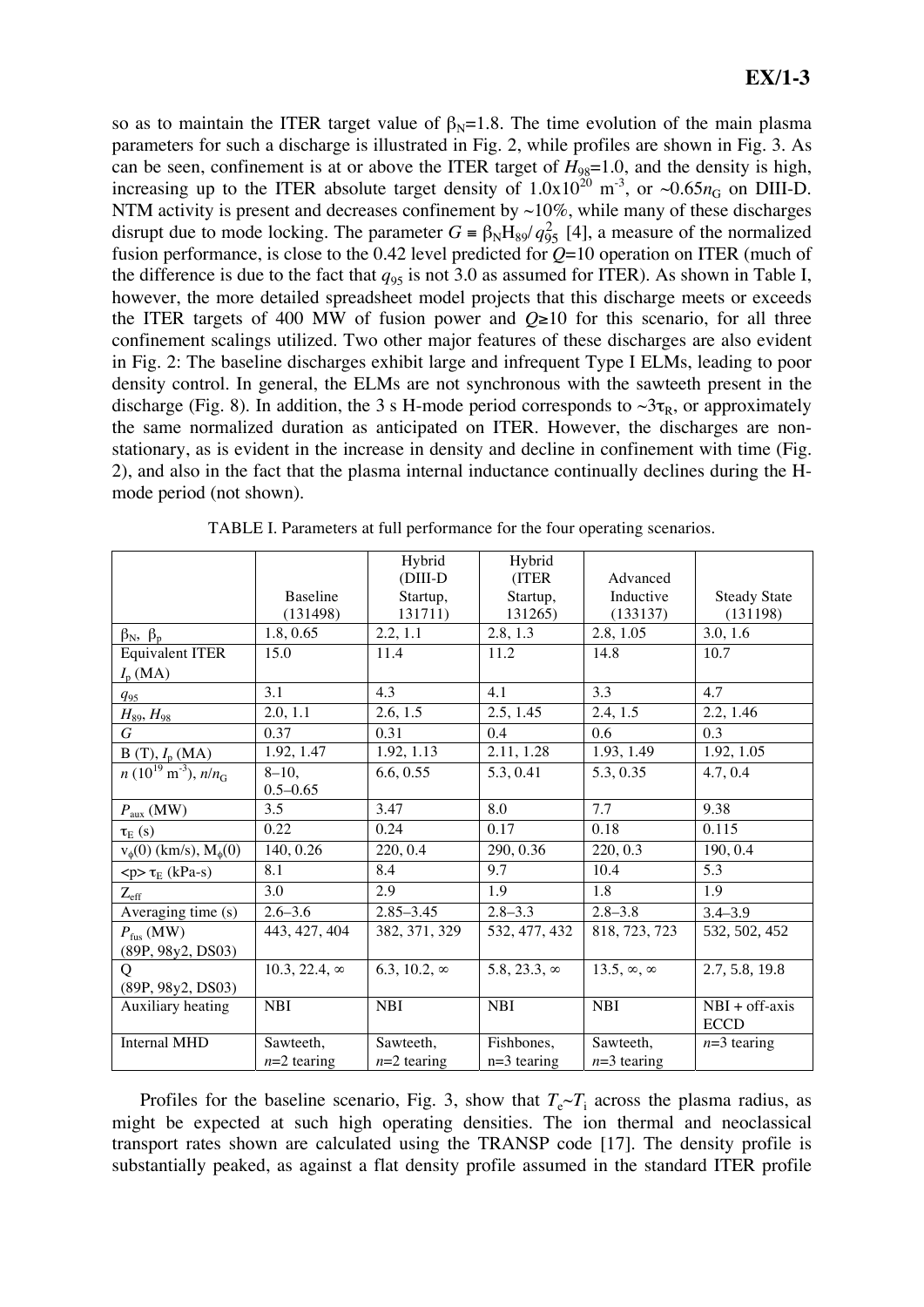models [18], but in qualitative agreement with recent AUG and JET observations and predictions of peaked density profiles [19].

**Hybrid Scenario.** Using the standard DIII-D prescription for hybrid operation [4], a limited number of discharges were operated at a current equivalent to 11.4 MA on ITER, with  $q_{95}=4.3$ . These discharges had a maximum sustained  $\beta_N$  of  $\sim$ 2.2, substantially less than normal for DIII-D hybrid plasmas [5]. However, discharges run with the ITER "large-bore" startup prescription, with no heating during the current ramp phase and a slightly different version of the ITER shape, exhibited substantially higher performance. These discharges, with a current equivalent to 11.2 MA on ITER,  $q_{95}=4.1$  and  $B_T=2.1$  T, are described in detail in a companion paper [12], demonstrating sustained operation with  $\beta_{N}$ =2.8 and excellent confinement,  $H_{98}$ =1.45, comfortably exceeding the ITER targets [1] of 2.0–2.5 and 1.0–1.2, respectively. As



FIG. 2. Time evolution of key plasma parameters for baseline or reference scenario demonstration discharge 131498.

compared with the baseline scenario, the hybrids operate at lower density, with higher rotation and  $T_i$  somewhat higher than  $T_e$ . Summary details for hybrid discharges with a DIII-D-like startup (131711) and an ITER-like startup (131265) are included in Table I. As can be seen, in addition to addressing the ITER hybrid mission, these discharges also offer a possible alternative route to achieving the ITER *Q*=10 mission, but at reduced current.



FIG. 3. Profiles for (a)  $T_i$  and  $T_e$ , (b)  $n_e$ , and (c)  $\chi_i$  and neoclassical transport rates for baseline (131498, in blue) and advanced inductive (133137, in red) scenario discharges.

**Advanced Inductive (AI) Scenario.** These discharges utilized the standard DIII-D prescription for hybrid operation [4,5], but at higher current, equivalent to 14.8 MA on ITER, with  $q_{95}=3.3$ . As shown in Fig. 4, this combination resulted in a discharge exhibiting very high fusion performance, with  $\beta_N = 2.8$ ,  $H_{98} = 1.5$  and *G*=0.6. As compared with the baseline scenario, ELMs are more frequent and smaller, giving good density control. Profiles for this discharge are included in Fig. 3, where they can be compared to those of the baseline scenario discharge, e.g.  $T_e$  is still comparable to  $T_i$ . As seen in Table I, this discharge projects to very high performance on ITER, with  $>700$  MW of fusion power and *Q* of  $\sim$ 13– $\infty$ , depending on the confinement scaling utilized.

**Steady-state scenario.** Steady-state demonstration discharges were operated using a standard DIII-D prescription [20,21], with early neutral beam heating to induce an L-H tran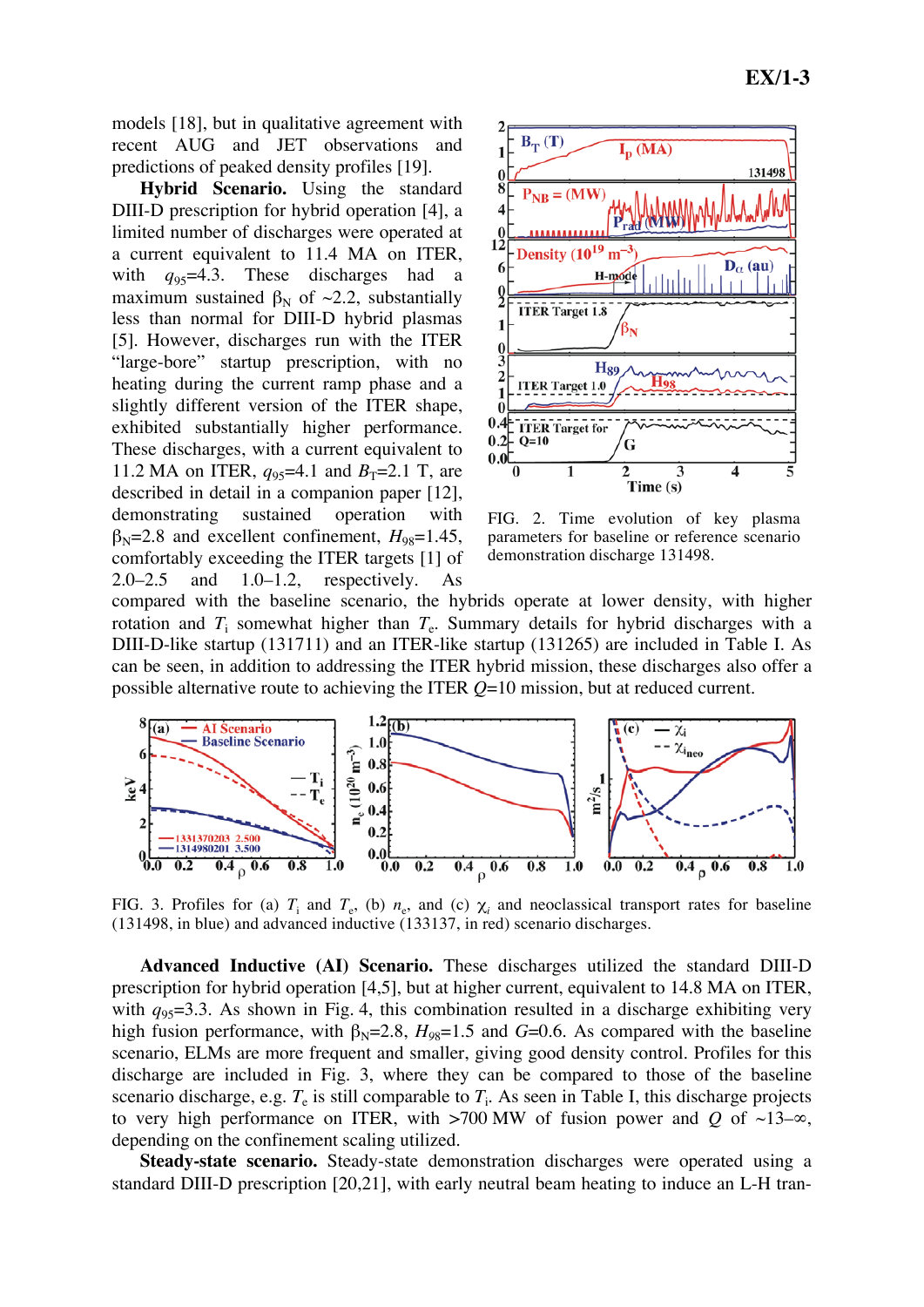sition during the current-ramp phase. Off-axis current drive was provided by up to 3 MW of ECCD, using a relatively broad deposition profile to provide improved 2/1 NTM stability [21]. The discharges were operated over a range of plasma currents, corresponding to 8.5–10.8 MA operation on ITER, and  $q_{95}$  of 4.7–6.3, with an elevated *q*-profile,  $q_{min} \ge 1.5$ . At the lower current end of the range, full noninductive or overdriven operation was obtained, but with relatively low fusion performance. Conversely, at the upper end of the current range the discharges were not fully noninductive, but had higher fusion performance at the *G*~0.3 level predicted for *Q*~5 operation on ITER. Additional ECCD power is needed to increase the noninductive current fraction to 100% at the G~0.3 level, which will be available in the future on DIII-D. The time evolution of the main plasma parameters for an 8.5 MA equivalent discharge is illustrated in Fig. 5, while profiles are shown in Fig. 6. The surface loop voltage for this discharge is  $\pm$ 5 mV, consistent with full NI operation, while TRANSP analysis indicates overdrive after  $\sim$ 3 s, Fig. 5. As compared with the baseline discharges, Fig. 6, the lower densities associated with steady-state operation result in  $T_i > T_e$ . As shown in Table I, rotation is high in the steady-state discharges, which may influence transport via ExB shear. However, the data also show that confinement and transport rates are conventional, with  $H_{98}$  $\sim$ 1.0, which is thought to be due to NTM activity. The data illustrated in Table I are for one of the higher current (10.7 MA equivalent), higher fusion performance discharges.

For the scaled ITER shape shown in Fig. 1, the plasma-wall gap (i.e. plasma to first tile gap) at the outboard midplane is large,  $\sim$ 15 cm. With this large gap the maximum sustained  $\beta_N$  which could be operated was ~2.8, meeting the ITER target of  $\beta_N \ge 2.6$ . This value of  $\beta_N$ barely exceeds the ideal MHD *n*=1 no-wall limit as calculated with the DCON code [22]. At larger values of  $\beta_N$ , which can be accessed transiently, the amplification of an externally applied slowly rotating *n*=1 field rapidly



FIG. 4. Time evolution of key plasma parameters for advanced inductive scenario demonstration discharge 133137.



FIG. 5. Time evolution of key plasma parameters for steady-state scenario demonstration discharge 134372.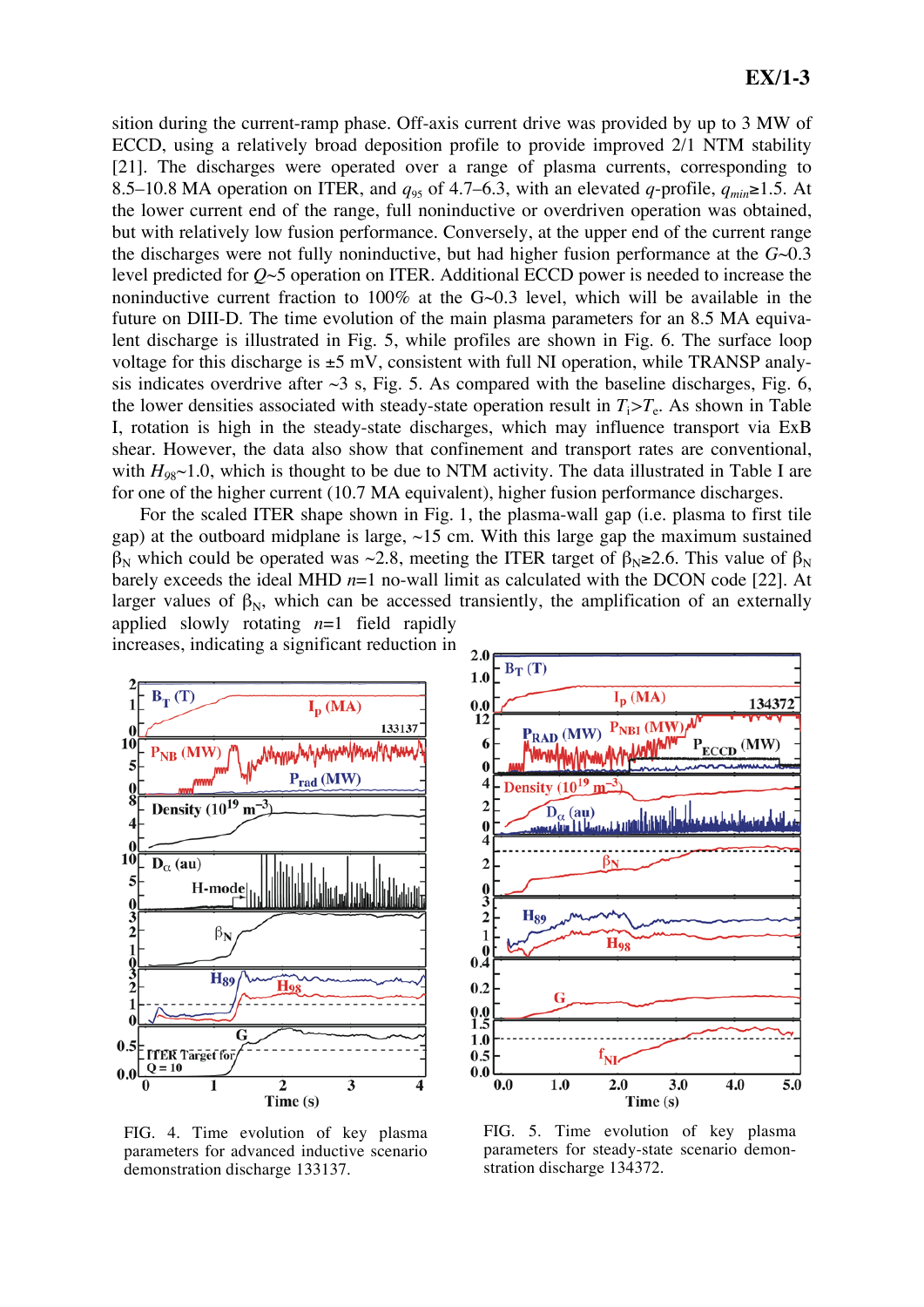the stability of the  $n=1$  kink mode [23]. However, by operating the discharges with a smaller size scaling factor of 3.48 (as opposed to 3.7), the outer gap was reduced to  $\sim 8.5$  cm, a typical value for DIII-D AT discharges. With this reduced gap, wall stabilization was increased, and sustained plasma operation was achieved with  $\beta_N$  of 3.1–3.3, as shown in Fig. 5. The steadystate discharge listed in Table I (131198) had the larger outer-gap, as for the other scenarios.



FIG. 6. Profiles for (a)  $T_i$  and  $T_e$ , (b)  $n_e$ , and (c)  $\chi_i$  and neoclassical transport rates for steady-state (134372, in red) and baseline (131498, in blue) discharges.

#### **3. ITER Physics Issues Illustrated by the Demonstration Discharges**

A major benefit of the demonstration discharges is that they address many of the leading physics issues facing ITER. Among such issues encountered in the demonstration discharges are the L-H transition power threshold, the size and impact of ELMs, pedestal parameter scaling, the impact of tearing modes on confinement and disruptivity, beta limits and the required capabilities of the plasma control system. One area where the demonstration discharges have already had a significant impact on the ITER design is with regard to the required capabilities of the poloidal field coil system. ITER was originally designed for plasma internal inductances in the range 0.7–1.0 at 15 MA (ITER employs  $l_i(3)$  as a measure of internal inductance, see [12]). However, as shown in Fig. 7, the



FIG. 7. Trajectories in  $l_i(3)$  vs  $q_{95}$  space for each operating scenario. The discharges all begin at the right-hand side with high  $q_{95}$  and progress to the left. The yellow shaded region indicates the original ITER design range in  $l_i(3)$ .

measured values for *l*<sup>i</sup> (3) for all four scenarios evolve during the plasma flattop phase to values below 0.7, with some values as low as 0.5. Having  $l_i(3)$  values outside the ITER design range would result in a loss of plasma shape control on ITER. In response to these results from DIII-D, and other devices [24], the operating range of the ITER shape control system is being expanded [25].

Another key issue for ITER is that of achieving tolerable ELM characteristics. As part of the ITER design update process, the allowable limits for energy loss per ELM  $(\Delta W_{\text{ELM}})$  are being reduced to  $\leq 1$  MJ, or  $\leq 1\%$  of the pedestal energy [26]. The impact of individual ELMs on the plasma total stored energy and density in a DIII-D baseline scenario discharge is shown in detail in Fig. 8. As can be seen, each ELM causes a loss of  $\sim$ 15% of the total stored energy, and  $\sim$ 30% of the pedestal energy. This observed  $\Delta W_{\text{ELM}}$  substantially exceeds the allowable ITER limits [26], and is also well above the standard scaling for ELM energy loss [27], indicating the critical need for a robust ELM suppression system on ITER. The fact that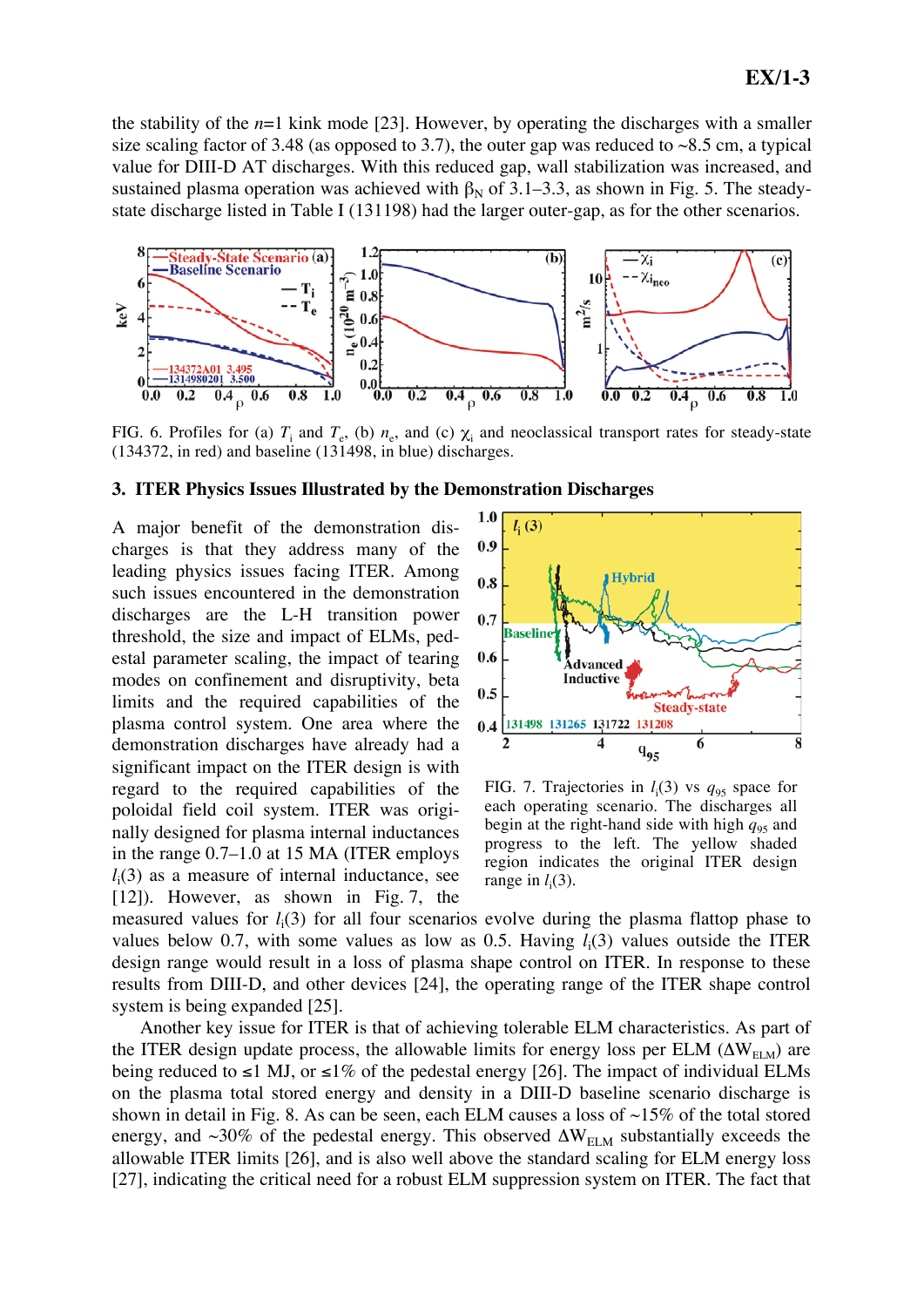these ELMs exceed the standard scaling is probably associated with their very large radial extent, into  $\rho$  -0.5 in the plasma pressure profile. Modeling with the ELITE code [28] is consistent with Type I ELM behavior governed by intermediate-n peeling ballooning stability, but with a wider radial eigenmode extent than usual.

The L-H transition in the baseline scenario discharges (Fig. 2) is triggered shortly after the application of a fixed NBI power of ~4.4 MW, which exceeds the threshold power  $(P_{thr})$  as predicted by the latest scaling relation [29]. After the L-H transition, with the NBI under feedback control to maintain  $\beta_N=1.8$ , the ratio of the loss power  $(P_L)$  to  $P_{thr}$  declines as the density rises, down to  $\sim 0.8$ , and some of the discharges exhibit H-L back-transitions. [Note that this use of the scaling law to predict  $P_{\text{thr}}$  during the H-mode period is questionable as the scaling was derived specifically for the L-H transition, not the H-L back-transition.] However, a separate discharge with fixed input NBI power of 2.6 MW and a density of  $4.0x10^{19}$  m<sup>-3</sup> remained in L-mode for over a second with  $P_L/P_{thr} \sim 2$ , until an L-H transition was eventually triggered by a sawtooth, i.e. the experimentally determined power threshold appears to be a factor of  $\sim$ 2 higher than the scaling prediction. The measured pedestal conditions in these ITER scenario plasmas are also being used as part of the experimental tests [30] of a new predictive model for the pedestal height, EPED1 [31]. Illustrated in Fig. 9 is a  $0.5$ comparison of the edge pedestal for the four scenarios, showing good agreement between the measurements and the EPED1 model [30,31].

## **4. Conclusions**

Four leading ITER operational scenarios have been successfully demonstrated on DIII-D, viz. the baseline, hybrid, advanced inductive and steady-state scenarios. The



FIG. 8. Total stored energy and density variations induced by individual Type I ELMs in the baseline scenario discharge shown in Fig. 2 (131498).



FIG. 9. H-mode edge pedestals for the four scenarios. The measured pedestal heights and widths are indicated by the open circles, while corresponding EPED1 model predictions are indicated by filled stars.

results of these demonstrations are uniformly positive with regard to ITER meeting its performance targets for fusion gain (*Q*) and fusion power production. The DIII-D discharges project to a fusion power output in the range of  $~400-800$  MW, with Q of  $~5$  to infinity, depending on scenario and confinement scaling utilized. The demonstration discharges also provide crucial information on many of the key physics issues facing ITER, such as ELM behavior and pedestal scaling, where the observations support the critical need for a robust